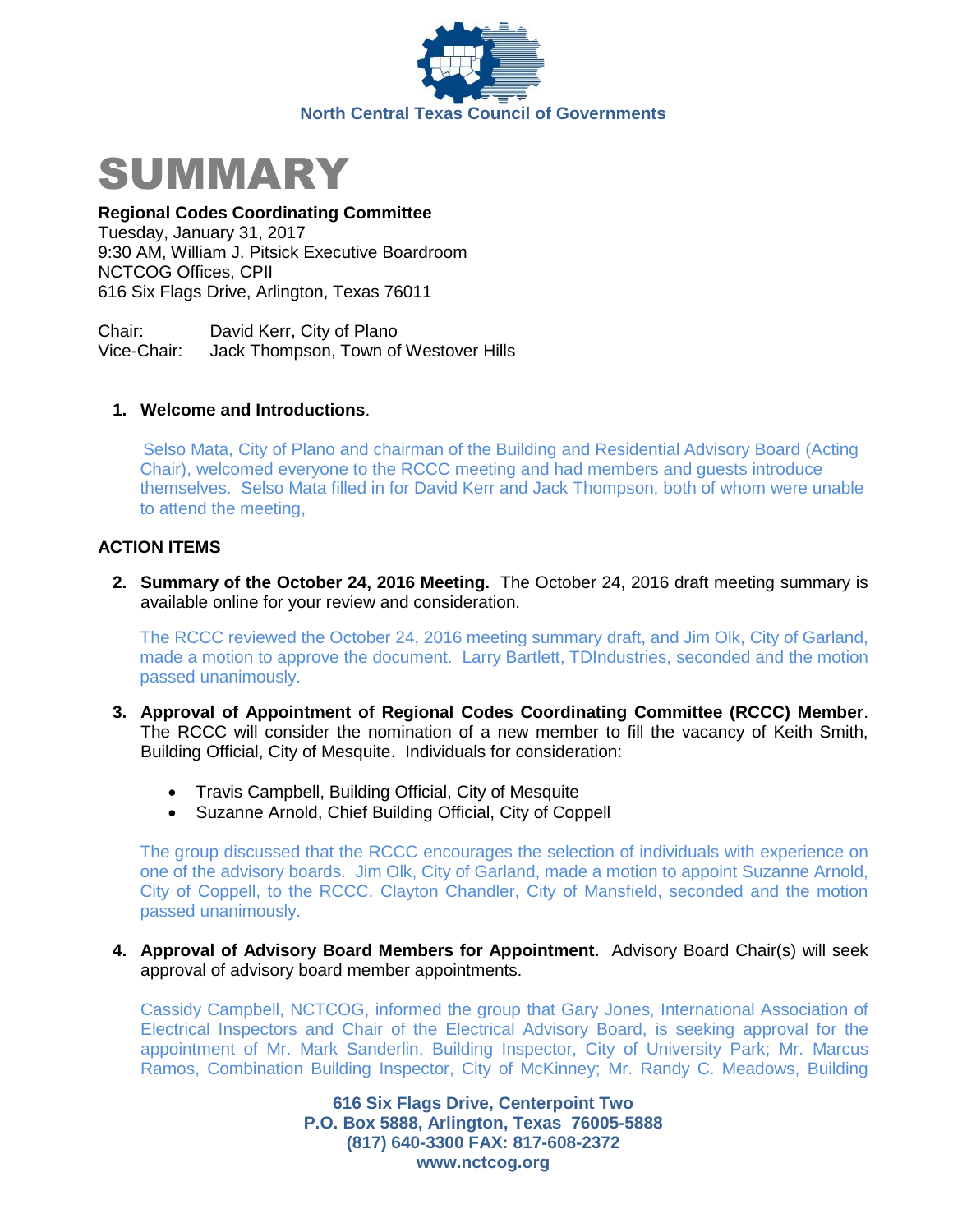Inspector, City of Farmers Branch; and Mr. Marcus McCloure, Building Inspector, City of Garland. Clayton Chandler made a motion to approve these appointments. Jim Olk seconded, and the motion passed unanimously.

**5. Approval of the 2015 Swimming Pool and Spa Code Regional Recommended Amendments (Selso Mata).** The Building and Residential Advisory Board (BRAB) has completed the review of the 2015 Swimming Pool and Spa Code and has developed regional recommended amendments. The BRAB will be seeking approval of the recommended amendments.

Selso Mata provided an overview of the amendments made by the BRAB to the 2015 Swimming Pool and Spa Code. The group discussed whether to publish the regional amendments now or to wait until the 2018 Code Review to publish an updated version. Mr. Mata proposed the approval of the amendments for publication with a cover letter of explanation containing two recommendations: 1) Cities that have not yet adopted the 2015 Codes should consider these amendments when updating their codes, and 2) Cities that have already adopted the 2015 Codes should not consider these amendments because they are already covered under Appendix Q of the 2015 International Residential Code. Jim Olk made a motion to approve. Allison Gray, City of Fort Worth, seconded and the motion passed unanimously.

**6. Wildland-Urban Interface (WUI) Code Presentation by Bruce Woods, Texas A&M Forest Service.** Mr. Woods will be briefing the committee on the WUI Code. The committee will discuss next steps for reviewing the WUI Code.

Bruce Woods, Texas A&M Forest Service, provided a brief presentation on the purpose and scope of the WUI Code and its relevance for the NCTCOG region. After discussion, Selso Mata recommended that the WUI Code be included in the 2018 Code review and that the Fire Advisory Board (FAB) lead the WUI Code review with input from the BRAB as necessary. Mr. Mata also proposed that the WUI Code be reviewed rather than recommended. Bob Morgan, City of Fort Worth and chair of the FAB, made a motion to approve. Ted Padgett, City of Dallas, seconded and the motion passed unanimously.

**7. Approval of the Special Inspection Forms (Selso Mata).** The BRAB has finalized the recommended Special Inspection Forms. BRAB will seek approval of the forms.

Selso Mata provided an overview of the updated Approved Agency Documentation form with recommendations made by Brad Cheshire. After discussion, Jim Olk made a motion to approve the Statement of Required Special Inspections as drafted, the no-seal draft of the Approved Agency Documentation form, the Final Statement of Required Special Inspections as drafted, and the Special Inspections Program document as drafted. Bruce Rachel, Hensley Lamkin Rachel, Inc, seconded and the motion passed unanimously.

**8. Approval of the Energy Systems Laboratory (ESL) response of November 28, 2016. (Ed Dryden).** The Energy and Green Advisory Board (EGAB) recommends approval of the updated NCTCOG form "NCTCOG Approved ACH Tradeoff Guidance for Code Officials, Raters, and Builders" based on November 28, 2016 letter from the Texas A&M Energy Systems Laboratory (ESL).

Ed Dryden, City of Dallas and chair of the EGAB, provided an overview of the updated form "NCTCOG Approved ACH Tradeoff Guidance for Code Officials, Raters, and Builders." David Lehde, Dallas Builders Association, made a motion to approve the updated form. Danny Hartz, City of Flower Mound, seconded and the motion passed unanimously.

> **616 Six Flags Drive, Centerpoint Two P.O. Box 5888, Arlington, Texas 76005-5888 (817) 640-3300 FAX: 817-608-2372 www.nctcog.org**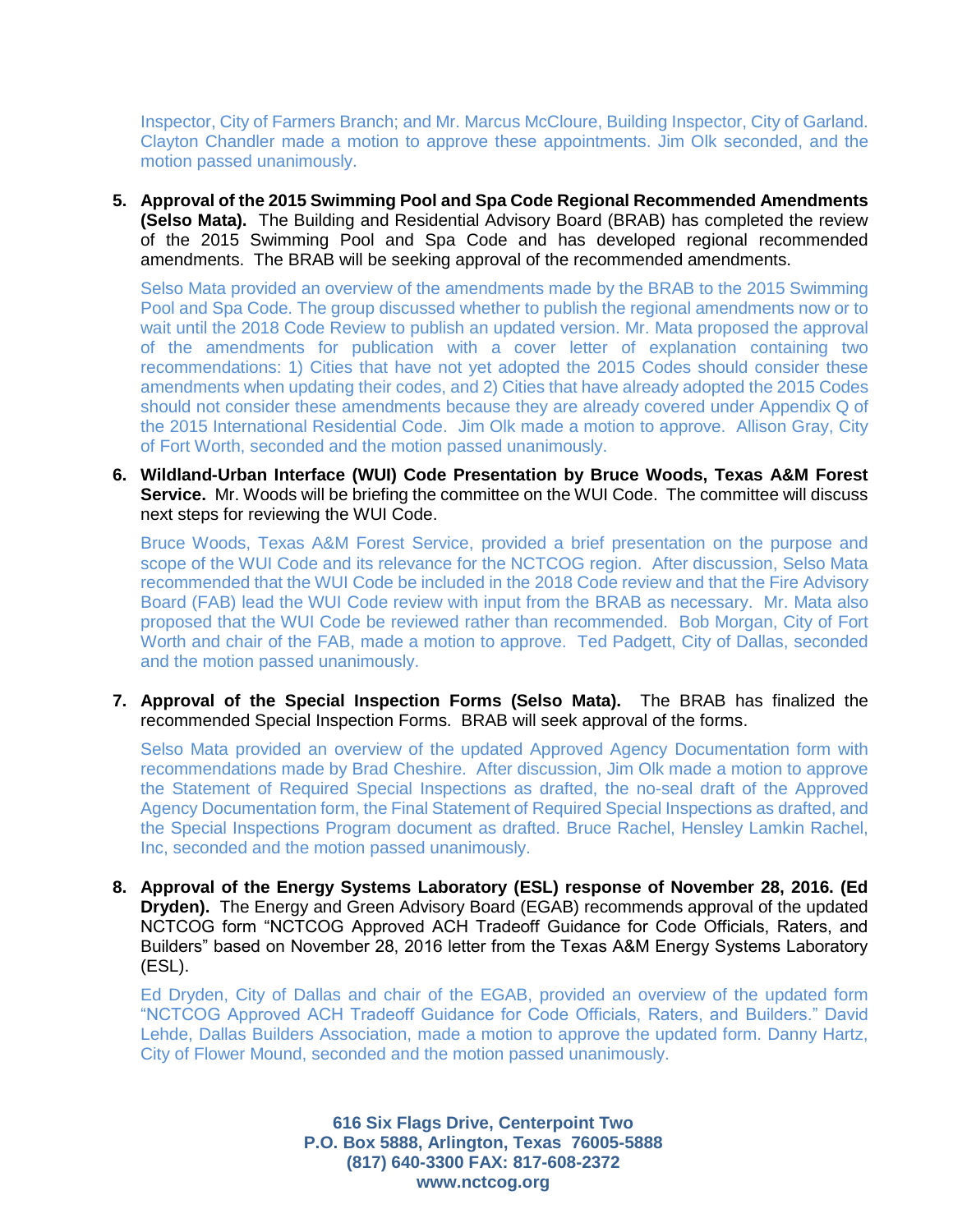

**9. Approval of RCCC letter of support for ESL (Ed Dryden).** The EGAB recommends a letter of support be sent to The Comptroller of Public Accounts to reiterate the import and value of ESL activities as they relate to the RCCC, construction industry, and local governments in North Texas. Upon approval by the RCCC, NCTCOG will work with the chair of both EGAB and RCCC to develop and finalize this letter.

Ed Dryden explained the import and value of Texas A&M Energy Systems Laboratory (ESL) activities as they relate to the RCCC, construction industry, and local governments in North Texas. Selso Mata recommended that the RCCC approve a letter of support for the ESL to be sent to the appropriate parties. Steve Covington, City of Frisco, made a motion to approve. Stan Folsom, Systemhause, seconded and the motion passed unanimously.

## **DISCUSSION**

**10. Building Code Requirements** (Bruce Rachel) – Mr. Rachel will discuss requirements for elevators to have two-way communication devices for individuals with temporary and/or permanent disabilities.

The item was delayed until the next meeting of the RCCC.

**11. Work Program Update** – NCTCOG will discuss the progress being made on developing a Work Program for the RCCC.

Cassidy Campbell provided a brief update of the results of the survey sent to determine the priorities of the work program. The survey did not indicate any clear priorities, so the results will be communicated to the RCCC via email for further review. A draft work program will be brought to the RCCC at the next meeting.

### **12. Advisory Board Updates**

 Status update from the Electrical Advisory Board (EAB) regarding the review of the 2017 National Electrical Code (Gary Jones)

In the absence of Gary Jones, Rick Ripley, City of Arlington and Vice Chair of the EAB, provided an update on the EAB review of the 2017 National Electric Code. The EAB has completed its review of Chapters 1 and 2 with Working Group 1 and is now moving on to its review of Chapters 5 and 6 with Working Group 2. The EAB hopes to bring its results to the RCCC in summer 2017.

## **OTHER BUSINESS AND ROUNDTABLE DISCUSSION**

### **13. Future Agenda Items**.

Allison Gray requested a legislative update regarding bills related to building codes.

**616 Six Flags Drive, Centerpoint Two P.O. Box 5888, Arlington, Texas 76005-5888 (817) 640-3300 FAX: 817-608-2372 www.nctcog.org**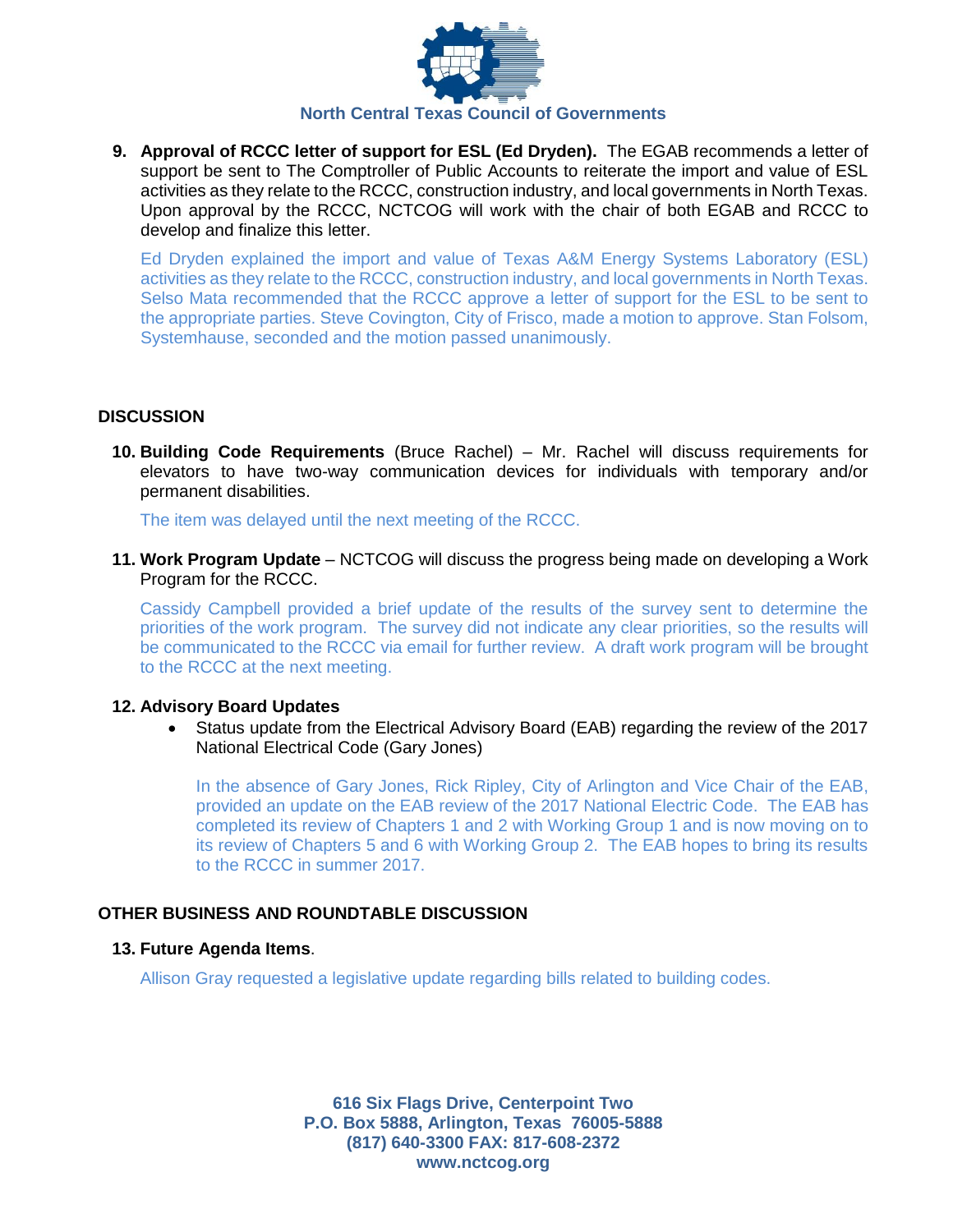## **14. Roundtable Topics/Other Business**. RCCC members and NCTCOG may share additional items of interest as time allows.

Cassidy Campbell informed the group of an upcoming webinar by the United States Postal Service on its cluster box unit policy to be held on February 9, 2017 from 10 AM to 11:30 AM. NCTCOG will record this webinar and share it with those who are interested but unable to attend.

Clayton Chandler informed the group of an upcoming webinar by the Texas Municipal League titled "Legislative Status Report #1: Keep your Finger on the Pulse" on March 13, 2017 at 10:30 AM. More information can be found at tmllegislativeseries.org.

**15. Schedule for the Next RCCC Meeting**. The next meeting date is scheduled for Wednesday, April 26, 2017.

#### **16. Adjournment**.

If you have any questions regarding the meeting or agenda items, please contact Cassidy Campbell by phone at (817) 608-2368, or by email at [ccampbell@nctcog.org.](mailto:ccampbell@nctcog.org)

If you plan to attend this public meeting and you have a disability that requires special arrangements at the meeting, please contact Brian Geck by phone at (817) 608-2361 or by email at bgeck@nctcog.org, 72 hours in advance of the meeting. Reasonable accommodations will be made to assist your needs.

> **616 Six Flags Drive, Centerpoint Two P.O. Box 5888, Arlington, Texas 76005-5888 (817) 640-3300 FAX: 817-608-2372 www.nctcog.org**